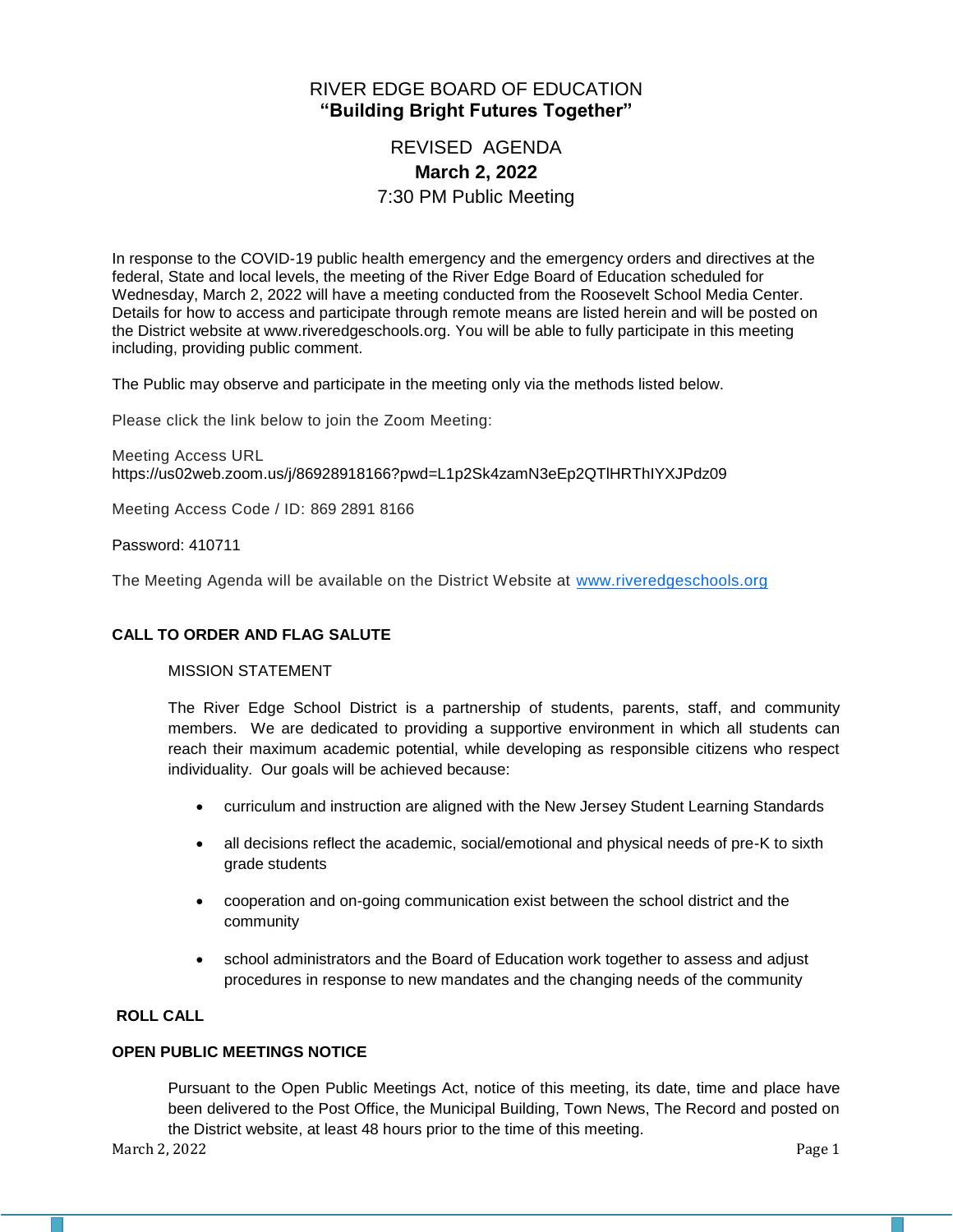#### **CLOSED SESSION** (When Necessary)

#### **SPECIAL/DISCUSSION ITEMS**

- A. Public Comment on Agenda Items
- B. Preliminary Budget Discussion Cathy Danahy and LuAnne Napolitano
- C. Analyzing Historical Data Nevin Werner

#### **REPORTS**

- 1. SUPERINTENDENT
- 2. PRINCIPAL
- 3. BOARD SECRETARY
- 4. PRESIDENT
- 5. COMMITTEES

#### **MOTIONS TO BE ACTED UPON**

#### **A**. **ADMINISTRATION/POLICY**

- 1. That the Board of Education approve the Minutes and Confidential Minutes of February 16, 2022.
- $*2$ . Whereas, Adrienne Doyle (Respondent) is a school official, as defined in the School Ethics Act (Act), serving as a member of the River Edge Board of Education (Board), located in Bergen County; and

Whereas, by decision dated August 30, 2021, the School Ethics Commission (Commission) found that Respondent failed to comply with the annual training mandate (deadline was December 31, 2020) in violation of N.J.S.A. 18A:12-33, N.J.A.C. 6A:11-3.1(a), and N.J.A.C. 6A:28-4.1; and

Whereas, the Commission recommended that the Commissioner of Education impose a penalty of removal, with such removal to become effective immediately upon adoption by the Commissioner of Education. However, if Respondent completed training before the Commissioner of Education adopted a final decision (which was forty-five (45) days after the Commission's decision was mailed), then the Commission recommended that the Commissioner of Education, in lieu of removal, impose a thirty (30) day suspension, with such suspension to become effective immediately upon adoption by the Commissioner of Education; and

Whereas, on October 14, 2021, the Commissioner of Education issued a decision removing Respondent from the Board; and

Whereas, following the issuance of the Commissioner of Education's decision, Respondent filed a motion for reconsideration claiming she never received notifications from the Commission and, therefore, never had the opportunity to respond to the Commission's Order to Show Cause or to the decision adopted on August 30, 2021; and

Whereas, the Commissioner of Education granted Respondent's motion for reconsideration; and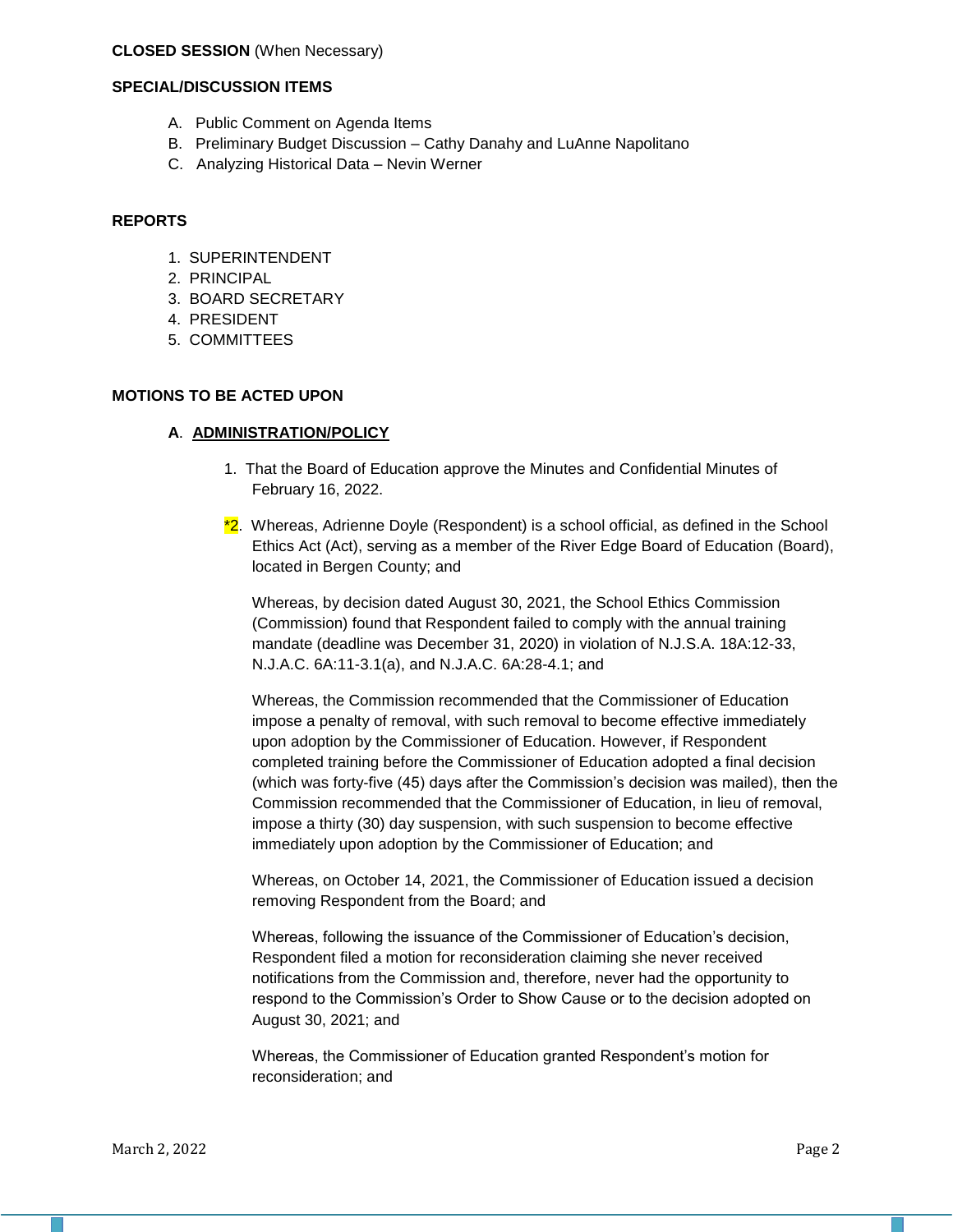Whereas, following the filing of her motion for reconsideration, Respondent advised that her term expired on December 31, 2021; and

Whereas, Respondent did not complete the required training prior to the expiration of her term; and

Whereas, by decision dated February 9, 2022, the Commissioner of Education found that Respondent failed to timely honor an obligation placed upon board members by law. However, because Respondent is no longer a member of the Board, the Commissioner of Education found that the only penalty that can be imposed is censure; and

Whereas, N.J.A.C. 6A:28-10.12(d) provides that, for a penalty of censure, suspension or removal, a Resolution shall be adopted at the Commission's next meeting following issuance of the Commissioner's decision, and the Resolution shall be read at the next public meeting of the charter school following its adoption, and shall be posted in such places as the charter school posts its public notices for a period of no less than thirty (30) days; and

Now Therefore Be It Resolved that the Commission adopts this Resolution stating that Respondent is hereby CENSURED as a school official for having been found to have violated N.J.S.A. 18A:12-33 of the Act, and its implementing regulations, namely N.J.A.C. 6A:11-3.1(a) and N.J.A.C. 6A:28-4.1; and

Be It Further Resolved that the Board is ordered to read this Resolution at its next regularly scheduled public meeting following the Commission's adoption on February 25, 2022, and to post it in such places as the Board posts its public notices for a period of no less than thirty (30) days.

Be It Further Resolved, that the Board shall provide the Commission with the minutes, once adopted, from the meeting at which it reads the within Resolution.

3. That the Board of Education approve the completion of the following emergency drills:

| <b>School</b>    | <b>Dates</b>                                                                              |
|------------------|-------------------------------------------------------------------------------------------|
|                  | Cherry Hill School   February 10, 2022 Fire Drill<br>  February 18, 2022 Shelter in Place |
| Roosevelt School | February 11, 2022 Fire Drill<br>February 17, 2022 Evacuation Drill                        |

Motion by: **Example 20 Seconded by:** Seconded by:

#### **B**. **CURRICULUM/EDUCATION** - None

**C**. **BUILDINGS & GROUNDS** - None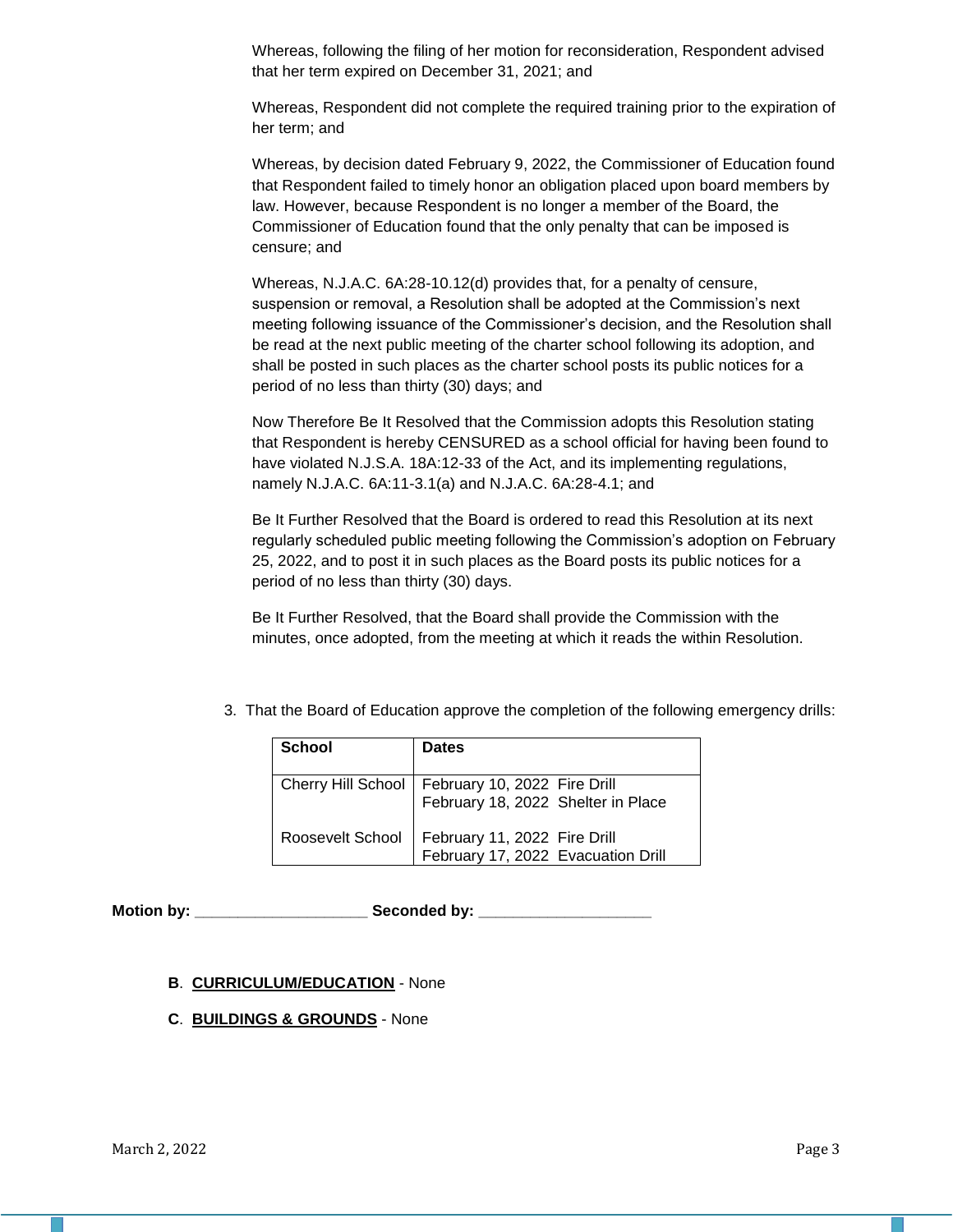### **D**. **FINANCE/GRANTS/GIFTS**

 1. That the Board of Education, with the recommendation of the Superintendent, approve an out-of-district student, whose name is on file in the Board Office, for a tuition cost of \$1,180 per month, beginning on March 1, 2022 through June 30, 2022,

**Motion by: \_\_\_\_\_\_\_\_\_\_\_\_\_\_\_\_\_\_\_\_ Seconded by: \_\_\_\_\_\_\_\_\_\_\_\_\_\_\_\_\_\_\_\_**

### **E**. **PERSONNEL**

- 1. That the Board of Education accept, with regret, the retirement of Rosemary Kuruc, Supervisor of Special Services, effective August 1, 2022. (Addendum)
- 2. That the Board of Education, with the recommendation of the Superintendent, approve Anne Marie Spiegel for additional work requested for the following months: (Addendum)

March 2022: 22 hours at a cost of \$110 per hour not to exceed \$2,420 May 2022: 6 hours at a cost of \$110 per hour not to exceed \$660

 3. That the Board of Education approve the following teachers for **Cycle III (SEL)** of the Post Dismissal Instructional Academy for the 2021 – 2022 School Year, as per contract:

| <b>Roosevelt School</b> |
|-------------------------|
| <b>Gina Duprey</b>      |
| Lauren Proda            |
| Marisa Schussler        |
|                         |
|                         |
|                         |
|                         |

4. That the Board of Education, with the recommendation of the Superintendent, approve professional day requests for the following staff members to attend workshops/conferences as noted and in accordance with appropriate statute:

| <b>Name/Position</b>                 | <b>Workshop/Conference</b>             | Date(s)   | <b>Cost to District</b><br><b>Excluding Mileage at</b><br><b>State Rate</b> |
|--------------------------------------|----------------------------------------|-----------|-----------------------------------------------------------------------------|
| Eric James                           | Montclair State University Spring 2022 | 3/16/2022 | \$50.00                                                                     |
| <b>Assistant Principal</b>           | Career and Internship Fair             |           |                                                                             |
| Stephanie Repetti                    | Regulations: Assessment, Legal and     | 4/8/2022  | \$140.00                                                                    |
| <b>LDTC</b>                          | Social Emotional Challenges (Virtual)  |           |                                                                             |
| Nevin Werner                         | Rowan University Education Expo 2022   | 4/14/2022 | \$225.00                                                                    |
| <b>Supervisor Math &amp; Science</b> |                                        |           |                                                                             |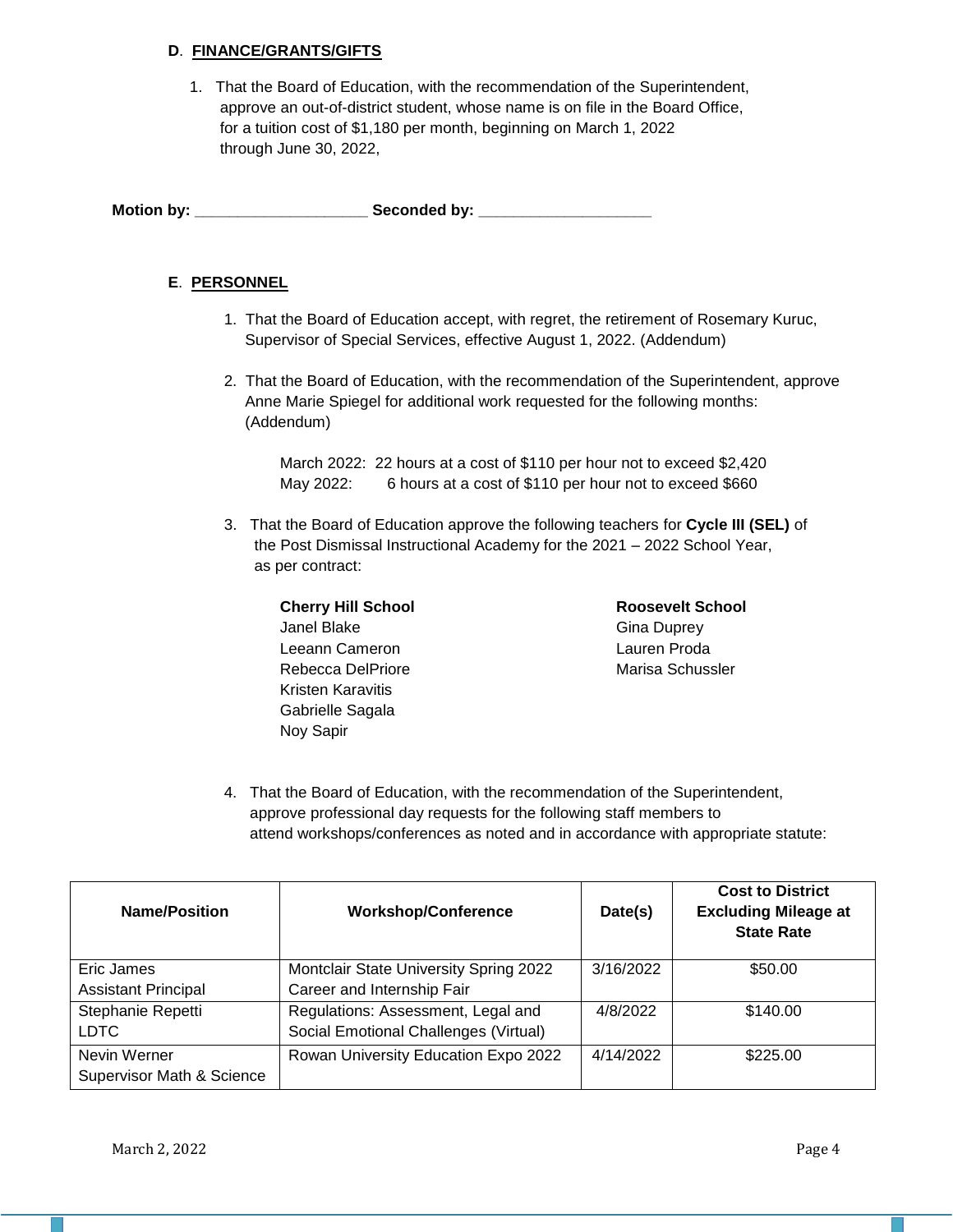- 5. That the Board of Education, with the recommendation of the Superintendent approve Joi Jonas, Part-Time Clerical Aide, for 25 hours per week, beginning on or about March 21, 2022 through June 30, 2022.
- 6. That the Board of Education, with the recommendation of the Superintendent, due to job abandonment, terminates the employment of an employee, whose name is on file in the Board Office, effective immediately.

**Motion by: \_\_\_\_\_\_\_\_\_\_\_\_\_\_\_\_\_\_\_\_ Seconded by: \_\_\_\_\_\_\_\_\_\_\_\_\_\_\_\_\_\_\_\_**

## **F**. **RIVER EDGE SPECIAL EDUCATION** - None

### **G**. **REGION V ADMINISTRATION & TRANSPORTATION**

1. That the Board of Education post approve the following Bid Contracts for the 2021-2022 school year.

|       |                              |          |                   | Increase /      | Increase /      |
|-------|------------------------------|----------|-------------------|-----------------|-----------------|
|       |                              |          |                   | Decrease        | Decrease        |
|       |                              |          | Per Diem Aide (if | Adiustment cost | Adiustment cost |
| Route | Fransporter                  | Per Diem | applicable)       | per Vehicle     | per Mile        |
| 3013  | <b>J&amp;W Financial LLC</b> | \$445.00 | \$60.00           | \$445.00        | \$.01           |

2. That the Board of Education post approve the following Quote Contracts for the 2021-2022 school year.

| Route | Transporter               | Per Diem | Per Diem Aide<br>(if applicable) |
|-------|---------------------------|----------|----------------------------------|
| Q037  | Sun Transportation        | \$425.00 | \$50.00                          |
| Q038  | <b>Sun Transportation</b> | \$399.00 | \$50.00                          |
| Q039  | All Points Transportation | \$220.00 | \$30.00                          |

- 3. That the Board of Education approves the 2021-2022 Jointure Transportation Agreement between Region V (Host) and the Bayonne School District (Joiner).
- 4. That the Board of Education approves the 2022-2023 Jointure Transportation Agreement between Region V (Host) and Region I (Joiner).
- 5. That the Board of Education approves the 2022-2023 Jointure Transportation Agreement between Region 1 (Host) and Region V (Joiner).
- 6. That the Board of Education approves the 2022-2023 Jointure Transportation Agreement between Region V (Host) and Region II (Joiner).
- 7. That the Board of Education approves the 2022-2023 Jointure Transportation Agreement between Region V (Host) and Region III (Joiner).

| <b>Motion by:</b> | Seconded by: |        |
|-------------------|--------------|--------|
| March 2, 2022     |              | Page 5 |